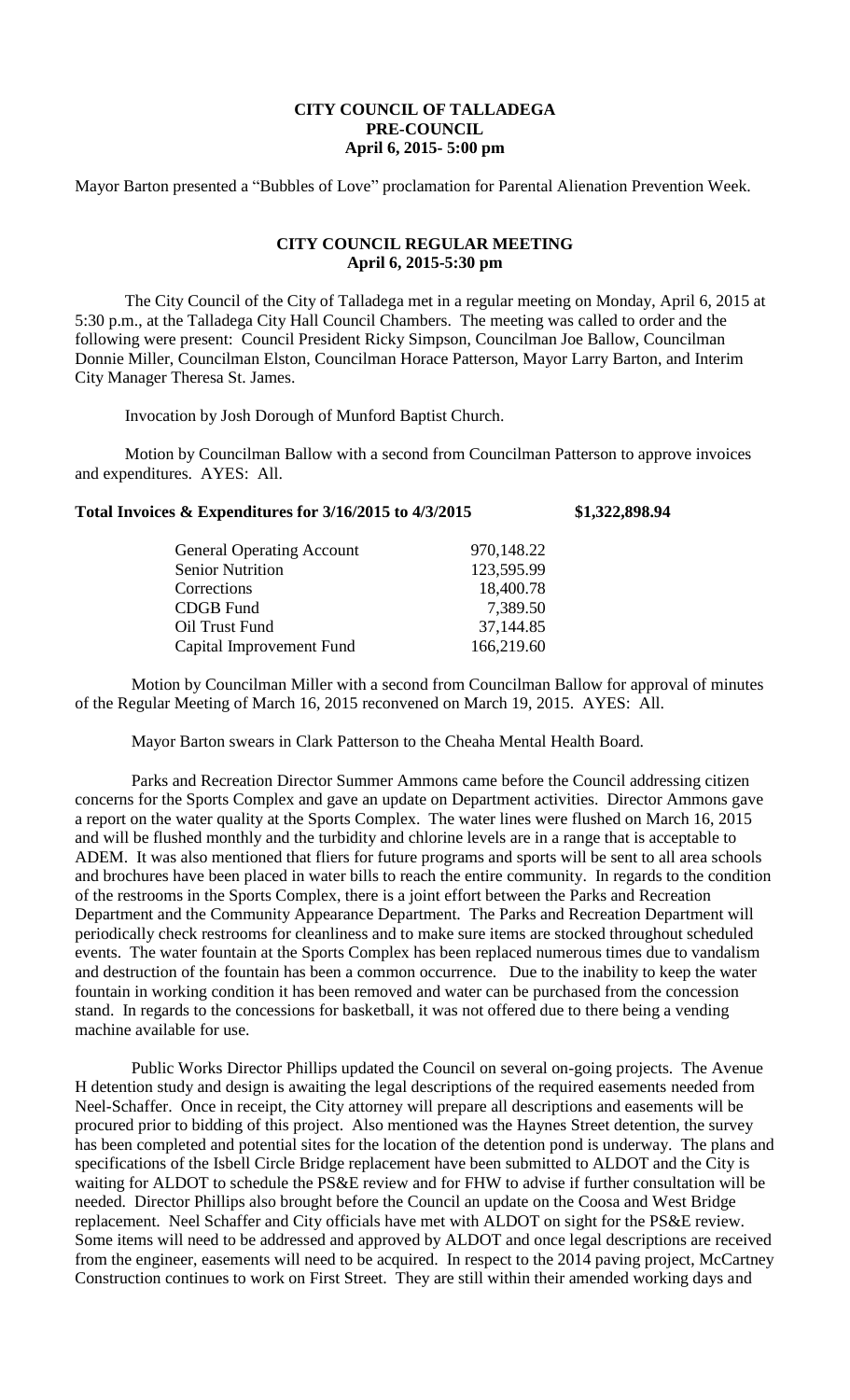should be able to complete First Street within 7 to 10 days weather permitting. Brought before the Council is an update on the Brignoli Street culvert. The field survey and no rise analysis were completed by Neel Schaffer and their recommendations for type and size of structure is anticipated for next week. The Frazier Farm drainage project is approaching its end of the contract time and is approximately 95% complete with patching of the asphalt and general clean up left. Councilman Patterson suggested that there be a community hearing for Frazier Farm before the project closes out.

Council President Simpson deferred to City Planner Buyher regarding an update on condemnations and a request for 909 Cruikshank. The nuisance properties condemned and ordered demolished during a previous public hearing have been completed with two properties remaining on the current contract awaiting abatement.

Jerry Oates, Jr. came before the Council concerning his property at 909 Cruikshank. The property owner states that his efforts to complete the repairs, to bring the structure in to a condition suitable for habitation, have been stymied by the recent wet weather. Mr. Oates requested the Council grant him another 60 day building permit to continue his repairs.

Motion by Councilman Patterson with a second by Councilman Ballow to approve another 60 day building permit. Roll Call. AYES: Councilman Ballow, Councilman Patterson, Councilman Simpson, and Councilman Miller ABSTAIN: Councilman Elston

David Andrews of Center for Municipal Solutions (CMS) came before the Council regarding a renewal of a Special Use Permit for Verizon's modification of the existing cell tower at 360 Woodland Heights Trail. The previous application was submitted September 2014 and a Resolution was issued in October, however a building permit was never issued and it expired in January.

Citizen Angie Stevenson came before the Council concerning issues with the Parks and Recreation Department. Ms. Stevenson voiced her concerns of the cleanliness of the public restrooms at the Complex and the ability to access water without having to pay for it.

**Resolution #3475** approving an agreement with Community Action Agency for use of the City's ACTS (Transportation) Program.

Motion by Councilman Patterson with a second from Councilman Ballow to approve Resolution #3475. Roll Call. AYES: All

**Resolution #3476** approving the City's participation in the Alabama Department of Education Summer Feeding Service Program.

Motion by Councilman Ballow with a second from Councilman Miller to approve Resolution #3476. Roll Call. AYES: All

**Resolution #3477** approving a Special Use Permit renewal for Verizon's modification of the existing cell tower at 360 Woodland Heights Trail.

Motion by Councilman Elston with a second from Councilman Patterson to approve Resolution #3477. Roll Call. AYES: All

Motion by Councilman Elston with a second by Councilman Miller to approve the invoices and expenditures for the Water Department. AYES: All.

| Water Department Expenditures for 3/19/15 to 4/2/15 |            | \$620,553.44 |
|-----------------------------------------------------|------------|--------------|
| Operations & Maintenance                            | 212,515.06 |              |
| Revenue                                             | 381,443.13 |              |
| North Talladega Water                               | 26,595.25  |              |

A written update from Chuck Chitwood of CDG on the North Talladega Water project was presented to the Council. To date four sites have been drilled to locate a water source to take the place of the Tipton Well. Site 1, the Mitchell Site, a large volume of water was found but the quality was poor due to a large amount of mud seams that could not be cleared up. The well was developed with pressurized air for 40 hours to clean out the seams and remove loose material however the water remains very muddy. Site 2 was the Steed site on Providence Road. The site was drilled to 435 feet through rock and no water was found. Site 3 was the Steed Site on Jackson Trace. After 563 feet was drilled, water was found to be approximately 300 to 400 gallons per minute. The quality cleared up significantly after 12 hours of air developing, but it was hoped that a larger volume be found. So negotiation with Talladega Speedway to drill on their property off of Allen Road (Site 4) was obtained.